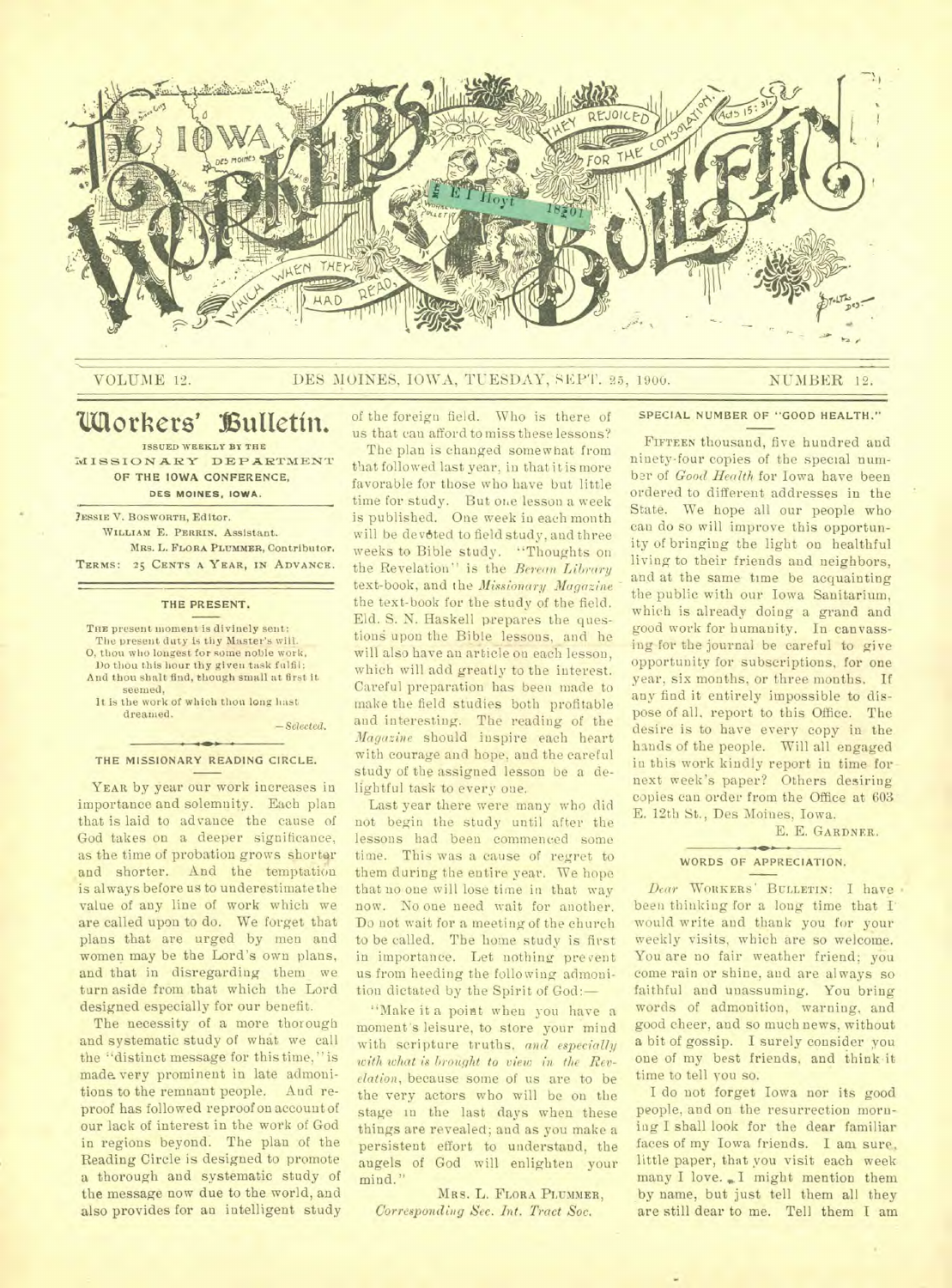daily striving so to live that when Jesus comes they need not look in vain for me.

We are happy in our Dakota home. The climate is splendid, at least in this part. The winters are a little severe, perhaps, but the summers are so nice. We like the people, too. There are only a few laborers here, but each seems to feel the necessity of doing all he can, and there is plenty to do.

God speed you, dear paper, as you continue to give the trumpet a certain sound. God bless your State, and every soul who is preaching or living the message. 2 Cor. 2:14-17.

MRS. S. A. HILL. *Sioux Falls, S. Dakota.* 

#### **WHAT GOD HATH WROUGHT BY US."**

*Report for Quarter Ending June 30, 1900:—* 

|                          | No. of members reporting                  | 712   |
|--------------------------|-------------------------------------------|-------|
| 14                       |                                           | 436   |
| $\alpha$                 |                                           | 343   |
| $\mathcal{M}_\mathrm{c}$ | " Bible readings held                     | 418   |
|                          | " "subscriptions for periodicals          | 147   |
|                          | " "periodicals distributed 20.740         |       |
|                          | " "pp. reading matter distributed 143,776 |       |
|                          | " " missionary visits made                | 1,303 |
|                          | " " hours spent in Christian Help work,   | 1.971 |
|                          | " "articles of clothing supplied          | 444   |
|                          | " persons supplied with food              | 394   |
|                          |                                           |       |

Although this report is somewhat smaller than the previous one, we are glad to state that nearly all our societies were heard from this quarter. We know that all our missionary secretaries would report promptly if the individual members were quick to respond. Now, we believe all our members have a desire to report to the glory of God; but it is such an easy matter to neglect to set down small items, such as, one paper given away, one four-page tract loaned, etc. Consequently, by the end of the quarter the work which has been done is forgotten, and we feel that we have done nothing, and so have nothing to report. Permit a suggestion: Would it not be well to tack one of the member's report blanks up on the wall in your kitchen or wherever the most of your time is spent? Then every time you glance at it you will be reminded of what you have done, and can then make a note of it. At the end of the quarter just transfer your report to another blank, and hand it to the secretary. In this way all could keep an accurate report without much trouble. Will you not try it?

DELLA WALLACE, *Corresponding Sec.*   $\rightarrow$ 

# **FIELD REPORTS.**

# **CRAWFORDSVILLE.**

MEETINGS at Crawfordsville still continue. with a good interest and attendance. There is a large Presbyterian and U. P. element here; and as the people of these denominations are quite slow to move, and we were somewhat late in beginning our meetings, we can at present give only a partial report. We have eleven names on the covenant, ten of whom have commenced to keep the Sabbath. Fully twice this number admit that we have the truth, and four of these have expressed their intention to keep the Sabbath. We shall give them an opportunity to sign the covenant before we leave. As the full course has been completed, we are expecting to close the series of meetings Sunday night, Sept. 23, but will follow up the work by visiting, etc.

Although this is a small place and rather conservative religiously, we have had quite a large attendance all the way through. We attribute much of this to the fact that especial care and preparation were given to the music, in which Brn. Harry and John Weber rendered valuable assistance. All those who have commenced to keep the Sabbath are among the most respected people of the community.

We are glad there is power in the truth of God, not only to save the people from sin at this time, but to save them eternally hereafter.

C. A. WASHBURN, Sept. 21. **F. A. WASHBURN.** 

#### **WELDON AND SMYRNA.**

WE closed our meetings at Weldon Sunday evening, Sept. 16. The attendance has been good nearly all the time. In different ways much opposition has been manifested; but the public efforts, made against the truth we have allowed to die for want of notice, and we have had a decided victory in building the wall. Neh. 6:1-5. The people of Weldon have been very kind to us. Several have been converted to the truth, and give promise of developing into firm and reliable Sabbathkeepers. The trustees offered us the use of the M. E. church for our Sabbath-school and meetings; but some of the members objected, and we will meet in a private house till a storeroom can be fitted up for meetings. At three places in the country near by there are those living who have become interested through the effort at Weldon. They want meetings held in their respective neighborhoods. This request should be granted this winter if possible.

We have moved to Smyrna, an inland village of only five houses, eight miles north-east of Weldon. We have held two meetings. The attendance has been very light, but we think it will increase. Bro. and Sister Watts left us the morning of the 17th, to return to school at College View. We have enjoyed their presence and help very much, and are sorry to have them leave, but we are glad they can be in school. We have enjoyed our work together as a company. God has blessd us. and we feel that we have been drawn nearer to him as the result of our labors together. C. W. NEAL,

F. L. MOODY,

C. W. HEALD.

## **EXIRA.**

WE closed our meetings in Griswold without any apparent results; but our impressions are that the work there will yet result in some souls accepting the truth. We trust more work in Griswold and the surrounding country can be done soon.

After prayer and consultation it was decided that we pitch our tent in Exira. Accordingly, we commenced meetings about three weeks ago. We have the free use of the park, a beautiful and central location. There seems to be an Interest on the part of some to listen to the truth, and our earnest prayer is that we may have grace to present the truth as it is in Jesus. Bro. W. E. Frederick has been with us nearly two weeks, and his labors have been very acceptable. Pray for the work in Exira.

As we have a number of churches near Exira, we had a general meeting Sabbath, Sept. 8. Over one hundred of our people were present. and God blessed us together.

G. A. LARSON.

#### **HILLSDALE AND VICINITY.**

LA ST week I made a short visit with<br>e Hillsdale tent company. Sunday the Hillsdale tent company. I met with a number from North Grove and Glenwood at the White Cloud schoolhouse, about one mile from where Bro. Knox's now live. After speaking on baptism, I had the privilege of baptizing one person, the most of the White Cloud company having been baptized in other churches. This company is the result of my son Park's work last winter. There are eigfit or nine now keeping the Sabbath, and another family are just at the point of deciding. They meet for Sabbathschool in their schoolhouse. I also spoke to a good audience in the tent at Hillsdale Sunday night. There appears to be some interest there.

J. W. ADAMS.

<sup>&</sup>quot;LITTLE men measure themselves by each other; great men, by the golden rule."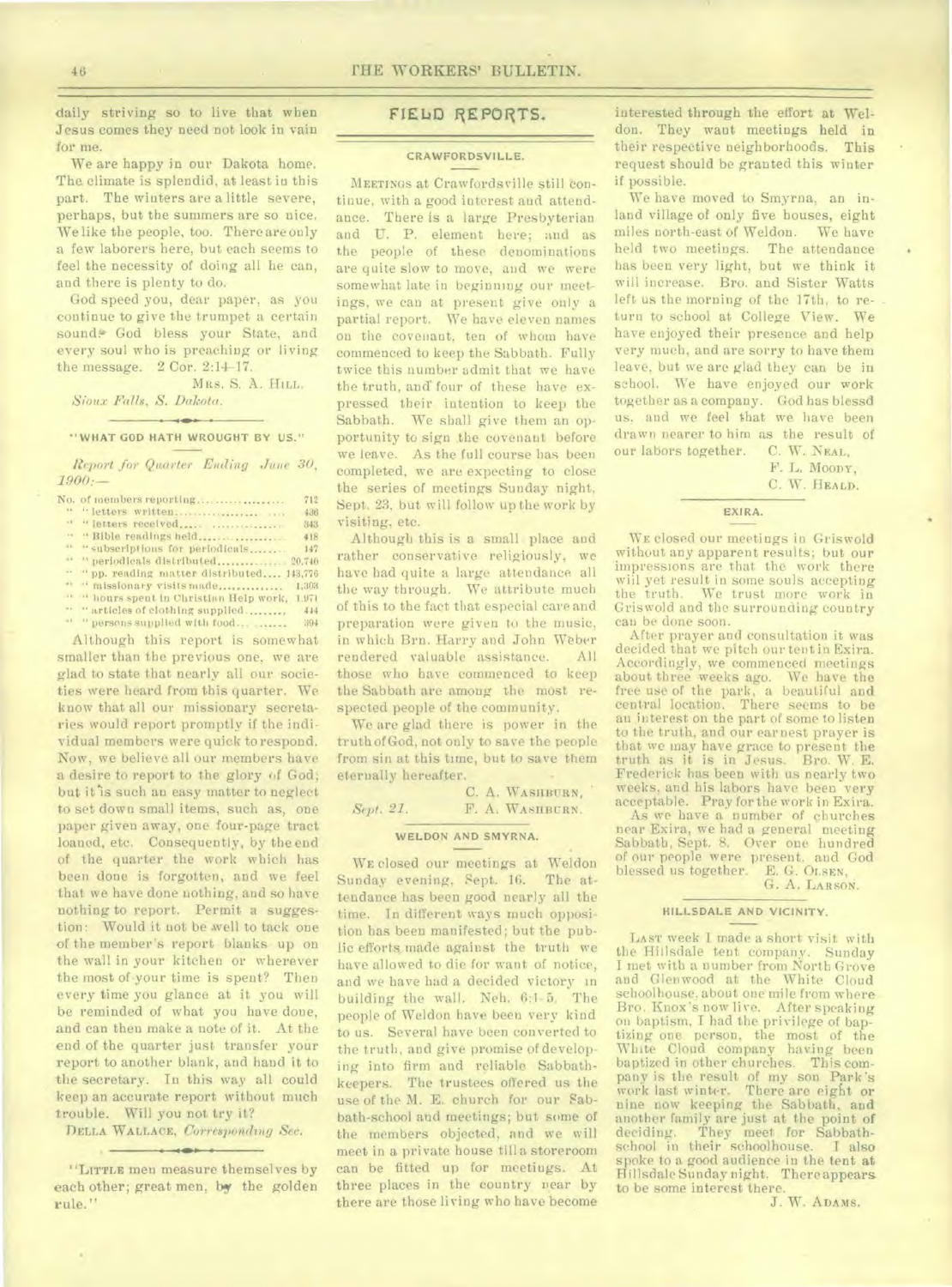# **TfiE BOOK WORK.**

# "TO FINISH HIS WORK."

### *(Concluded from last week.)*

THERE are many of our young people giving their time and energy to other vocations of life, who feel dissatisfied with their condition. They have a longing in their souls for a better and deeper experience in a closer walk with God. Parents, what are you saying to that son or daughter? Are you telling them they have a work to do and finish for God? or are you telling them they had better stay on the farm? May God help you to see where we are in the message and what your duty is. God has said that where we now have one canvasser in the field, there should be a hundred. Then surely there are some people, and not a few, who are out of place. The hearts of this people are not turned toward God as they should be.

When the disciples were fretting about a duty that devolved upon them, and trying to throw it off, the Saviour taught them a lesson, which is for us. Read Mark 6:36-41. They said to Christ, "Send .them away." They knew that the people were in need, and Christ knew it and more too. He knew they were fearing lest they should lose some of their supplies. He said, "How many loaves have ye?" They said, "Five, and two fishes." "He commanded them to make all sit down.... When he had taken the five loaves and the two fishes, he looked up to heaven, and blessed and brake the loaves." What a wonderful lesson this is for us! From that little all were filled, and the disciples had more left than they had before. How many Seventh-day Adventists are saying, "I can't make a living selling books." They look at the living. Are you not living? Then you should be thankful, and ready to help some one else to live in eternity.

When Jesus had performed this magnanimous act, and had sent the people away, he went up into the mountain to thank the Father for what he was able to do in his name, and to ask for another privilege to help some one and for strength to do it. Who then did he find needing help?-Mark 6:48-51. Why did they have this experience?-Verse 52. "They considered not the miracle of the loaves." I want to tell you, my dear brethren, unless you consider soon the wondrous work of. God in the third angel's message, and

in the signs of the times, you will be just as truly at sea when the seven last plagues are poured out as were the disciples on that doleful night. But Jesus will not come to still the storm when the plagues are falling; for they are the judgments of God.

Then, with these facts before us, shall we not do all we can to get our publications before the people? May God help us all to do our duty, that we may at last be found of him in peace.

S. A. HILL.

## FROM THE CANVASSERS.

MR. AND MRS. C. E. VOSBURG have returned to College View, to enter upon another year's work in the College. They write: "We hope to be better fitted to work for the Master. We expect to make it our life work to win souls for Christ. Our prayers follow the canvassers."

CORA DAVIS, INDIANOLA: "I realize the importance of this work as never before, and rejoice in the privilege of having a part in it. I want to press on until the work is finished."

MISSES SUSAN HASKELL and Nelle Schoberg are soliciting for the special *Good Health,* and expect to place five hundred copies in the city of Waterloo.

BRO. PAUL CURTIS, after attending the Teachers' Institute, returned to Adel, and is now making his delivery.

# CANVASSING REPORT FOR WEEK END-ING SEPT. 14, 1900.

|                                     |  |               | Hrs. Ord. Val. Helps. |                            |  |  |  |
|-------------------------------------|--|---------------|-----------------------|----------------------------|--|--|--|
| THE COMING KING.                    |  |               |                       |                            |  |  |  |
| Mrs. Arthur Rhoads 5                |  | 3             | \$ 3.00               | \$2.70                     |  |  |  |
| Phebe Vosburg  22                   |  | 17            | 17.00                 | 2.00                       |  |  |  |
| Cora M. Davis 18                    |  | $\frac{7}{2}$ | 7.00                  | $= 2.75$                   |  |  |  |
| O. C. Markel 29                     |  | 21            | 21.00                 | 4.85                       |  |  |  |
|                                     |  | $\mathbf{I}$  | 1.00                  |                            |  |  |  |
| Susan Haskell  14                   |  | $\sqrt{2}$    | 2.00                  | .75                        |  |  |  |
| Louis Manfull  5                    |  | $\sqrt{2}$    | 2.00                  | ,25                        |  |  |  |
| Nettie E. Brown   16                |  | $\frac{4}{3}$ | 4.50                  | 1.25                       |  |  |  |
| DESIRE OF AGES AND COMING KING.     |  |               |                       |                            |  |  |  |
| Mary L. Haskell26 5 \$11.00 \$4.30  |  |               |                       |                            |  |  |  |
| COMING KING AND HERALDS OF MORNING. |  |               |                       |                            |  |  |  |
|                                     |  |               |                       | # .95                      |  |  |  |
| DELIVERIES.                         |  |               |                       |                            |  |  |  |
|                                     |  |               |                       | Books, Value, Helps, Lost, |  |  |  |
| C. E. Vosburg40                     |  | 第 80.00       | \$1.70                | $\frac{1}{2}$              |  |  |  |
|                                     |  | 192.75        | 1.00                  | $\frac{1}{4}$              |  |  |  |
|                                     |  | 2.00          |                       |                            |  |  |  |
| Mary L. Haskell  1                  |  | 1.00          |                       |                            |  |  |  |
| Arthur Rhoads  37                   |  | 34.00         | 2.00.                 | $\frac{4}{3}$              |  |  |  |
| Mrs. Arthur Rhoads 43               |  | 45.00         |                       | $\mathbf{L}$               |  |  |  |
| Nettle Brown 3                      |  | 4.25          |                       |                            |  |  |  |
| Mrs. C. E. Vosburg 38               |  | 38.00         |                       | $\mathcal{Q}$              |  |  |  |
| Susan Haskell 1                     |  | 1.00          |                       |                            |  |  |  |
| Phebe Vosburg 3                     |  | 3.0J          |                       |                            |  |  |  |
| SUMMARY.                            |  |               |                       |                            |  |  |  |
|                                     |  |               |                       | 14                         |  |  |  |
|                                     |  |               |                       | 69                         |  |  |  |
| Value of $\mu$ $\approx$ 75.75      |  |               |                       |                            |  |  |  |

# Value of " \$ 75.75 " '6 helps sold \$ 24.50 Total value \$100.25 Value of deliveries \$311.00

# THE SABBATH-SCHOOL.

#### **CONDUCTED BY MRS. JESSIE** L. **ADAMS.**

#### THE QUARTERLY REPORT OF THE IOWA SABBATH-SCHOOLS.

*The following is the report for quarter ending June 30, 1900:-*

|                           | 196 |
|---------------------------|-----|
|                           | 160 |
| Present membership 3.461  |     |
| Average attendance  2,359 |     |
|                           |     |
|                           |     |
| 55                        |     |

A number of the schools have not reported this quarter, as you will notice. The Lord says he would have us, "Not slothful in business." We have just sent out the report blanks for the quarter ending Sept. 30, and we trust all our secretaries will attend to the Lord's business promptly by sending in their reports immediately after the close of the quarter.

A. HELEN WILCOX, *Sec.* 

#### THE TEACHER'S PREPARATION.

WOULD it be proper to retain as teacher one who fails in learning the lesson himself?

We would answer, No. We would give as our reasons for this answer, first, that a teacher who does not study the lesson can not interest others in the subject. Second, in order to make an impression on the mind that will lead souls to Christ, there must not only be an understanding, but a real feeling of the subject. To be where the impression can be made must require much study and earnest prayer. The teacher that never studies his lesson certainly will never pray much over it. The apostle Paul says: "Study to show thyself approved unto God, a workman that needeth not to be ashamed, rightly dividing the word of truth." This will apply just as much to teachers in the Sabbath-school as to ministers in the desk. But we would not wish to be misunderstood in regard<br>to this matter. Before dismissing Before dismissing teachers for lack of study and interest in their work, the superintendent should labor with them to get them interested. Sometimes the lack of interest with teachers is because they do not understand their work. In such cases the superintendent has a work to do in helping them. Where this is done and there are those who do not study their lessons, it would be well to make changes. -Sel.

A SABBATH-SCHOOL convention will be held at Atalissa October 7. Mrs. Flora V. Dorcas is expected to be present. Members of neighboring schools are invited to attend.

MYRTLE S. LONG, *Supt.*